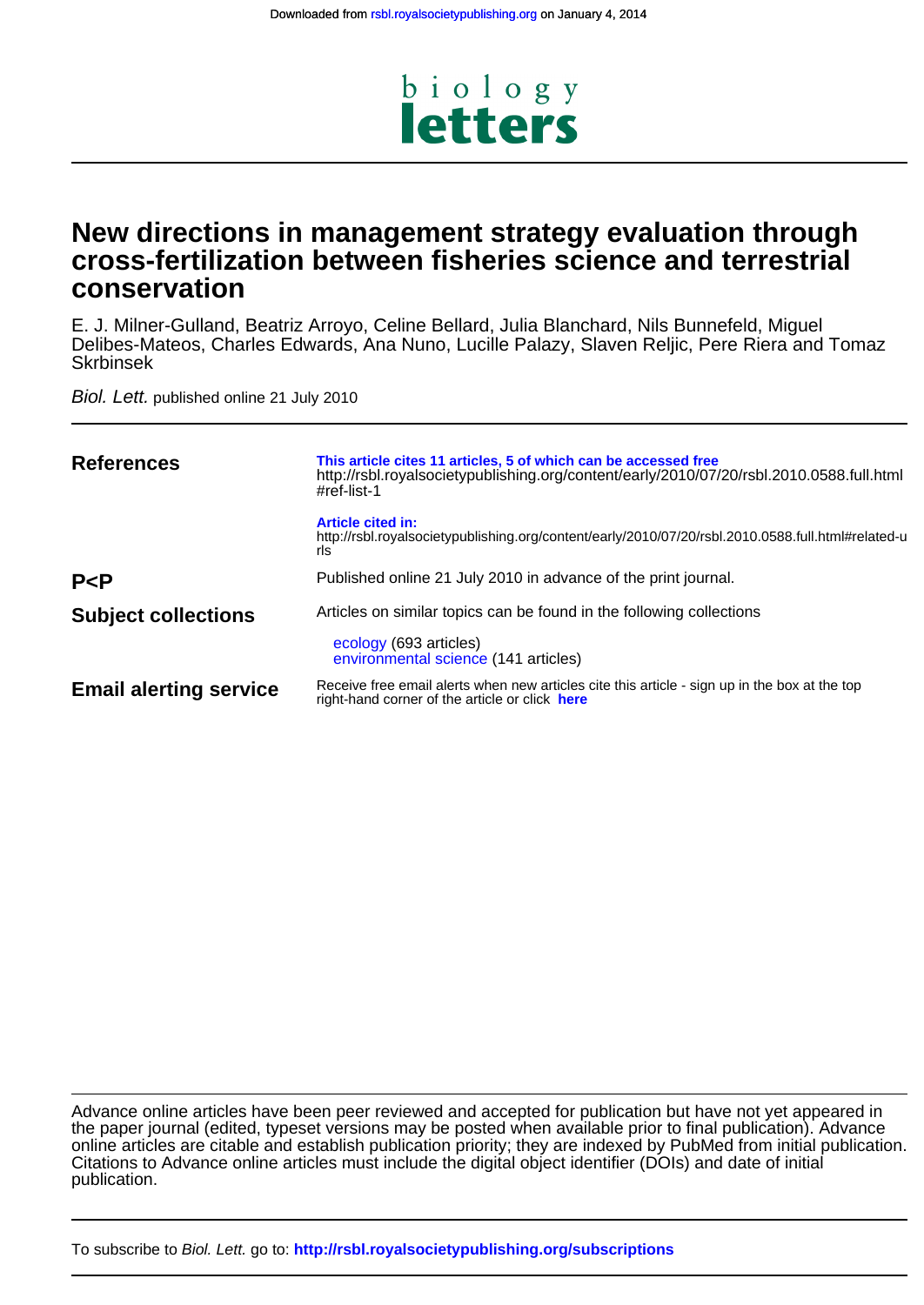

Biol. Lett. doi:10.1098/rsbl.2010.0588 Published online

Meeting report

# New directions in management strategy evaluation through crossfertilization between fisheries science and terrestrial conservation

E. J. Milner-Gulland<sup>1,\*</sup>, Beatriz Arroyo<sup>2</sup>, Celine Bellard<sup>3</sup>, Julia Blanchard<sup>1</sup>, Nils Bunnefeld<sup>1</sup>, Miguel Delibes-Mateos<sup>2</sup>, Charles Edwards<sup>1</sup>, Ana Nuno<sup>1</sup>, Lucille Palazy<sup>3</sup>, Slaven Reljic<sup>4</sup>, Pere Riera<sup>5</sup> and Tomaz Skrbinsek<sup>6</sup>

<sup>2</sup>Instituto de Investigación en Recursos Cinegéticos (CSIC-UCLM-JCCM), Ronda de Toledo, s/n Ciudad Real, 13071, Spain <sup>3</sup>

 $\overline{B}$ Ecologie, Systématique et Evolution, UMR CNRS 8079, Univ

Paris-Sud, 91405 Orsay, France <sup>4</sup> Faculty of Veterinary Medicine, University of Zagreb, Heinzelova 55, 10000 Zagreb, Croatia

<sup>5</sup>Department of Applied Economics, Autonomous University of Barcelona, 08193 Bellaterra, Spain

<sup>6</sup>Department of Biology, Biotechnical Faculty, University of Ljubljana, Vecna pot 111, 1000 Ljubljana, Slovenia

\*Author for correspondence ([e.j.milner-gulland@imperial.ac.uk](mailto:e.j.milner-gulland@imperial.ac.uk)).

On 1 and 2 June 2010, an international meeting was held at the University of Paris Sud XI, France, organized within the framework of the EU FP7 consortium project HUNT, to bring together fisheries and conservation scientists to discuss a unified framework for the future of management strategies for harvested species.

Keywords: bushmeat; partridge; brown bear; uncertainty; operating model

## 1. INTRODUCTION

Management strategy evaluation (MSE) is a simulation approach, developed by fisheries scientists for testing the effectiveness of proposed management plans and their robustness in meeting objectives under a wide range of uncertainties. This meeting was a first step towards implementing this approach in a terrestrial conservation context. Natural resource management encompasses the conservation of harvested resources, the welfare of their users and the requirements of managers. It is becoming increasingly important in this context to integrate biological research with insights from other fields (particularly socio-economic), as well as to understand and explicitly incorporate the uncertainties that affect decision-making.

The meeting brought together fisheries scientists, empirical ecologists, modellers and economists, to discuss the potential of the MSE approach for terrestrial conservation and to consider the insights that both

conservation and fisheries management could gain from applying the approach in this new context. We first discussed the existing framework for evaluating management strategies as established in fisheries. We then considered how to extend the approach to conservation science through three topical and contrasting case studies; partridge (Alectoris rufa) hunting in Spain, brown bear (Ursos arctos) hunting in Croatia and Slovenia, and bushmeat hunting in the Serengeti. The workshop finished by identifying future research directions for both fisheries and conservation.

### 2. MANAGEMENT STRATEGY EVALUATION IN FISHERIES SCIENCE

Traditional management of harvested populations is based on an assessment of how the resource population would respond to a particular future extraction rate. However, basing management strategies on best estimates of resource dynamics does not necessarily lead to ecological and economic sustainability. Knowledge is always imperfect and future projections can contain a high level of uncertainty. Thus, there may still be a significant probability of population collapse when using 'best guess' models. To understand how a management strategy is likely to perform in the face of a range of uncertainties, its performance must be evaluated through simulation. The framework for this MSE process was developed by the scientific committee of the International Whaling Commission in the 1980s, but is seeing increasingly widespread application, forming the basis for fisheries management in South Africa and Australia [[1](#page-3-0)].

MSE makes use of an operating model (OM), representing the 'true' resource dynamics and parametrized using knowledge of the biology of the population being harvested. Simulated data are 'collected' in an observation model and used to determine a harvest control rule (HCR) that specifies the level and type of extraction. This extraction is then applied through an implementation model, under which the OM is projected forward to the next time step ([figure 1\)](#page-2-0). This simulation loop is repeated, potentially over many years, allowing the user to evaluate the HCR against the management objectives, which may include stability of the yield, profitability and the probability that the stock will stay above a threshold size. Uncertainty is explicitly accounted for in several steps of the process, including parameter and structural uncertainty in the OM, observation and implementation uncertainty. This means that the eventual management procedure (MP) that is chosen by decision makers based on the results of an MSE is more likely to be robust and consistent with the precautionary principle [\[2\]](#page-3-0).

Since alternative hypotheses of underlying resource dynamics often exist and a range of management strategies need to be evaluated, sets of OMs and HCRs have been used to evaluate which management strategies consistently perform best, relative to suites of objectives [[3](#page-3-0)]. It is necessary that these objectives and the performance metrics to evaluate them are clear before beginning the MSE process, and so MSE has also been seen as a way of heightening stakeholder involvement in management, because stakeholders (e.g. resource users) can be involved both in the development of objectives and metrics



<sup>&</sup>lt;sup>1</sup>Department of Life Sciences, Imperial College London, Silwood Park, Buckhurst Road, Ascot SL5 7PY, UK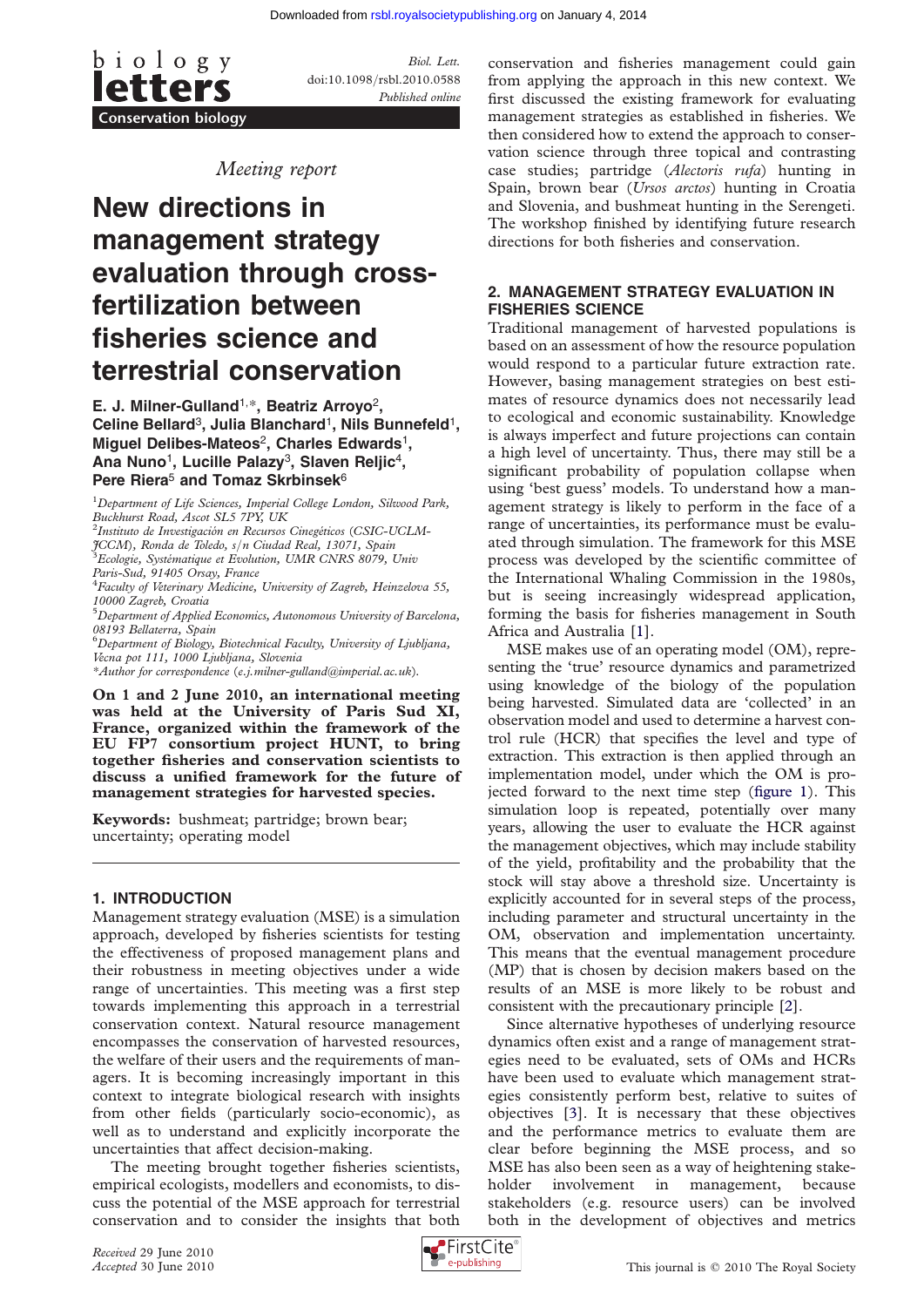<span id="page-2-0"></span>

Figure 1. Conceptual diagram of the MSE process. The operating model (OM) describes the population dynamics taking the population from time t to time  $t + 1$ . The observation model describes the collection of data, which are used to determine the harvest control rule. This leads to a management decision, and then a further model describes the implementation of the rule, which affects the population dynamics through the OM.

and in the decision about which MP to adopt in the light of the results of the MSE.

#### 3. CASE STUDIES

We evaluated the potential for the application of MSE, as used in marine systems, to three contrasting terrestrial case studies. In each case, we identified the key management problem, the structure of the system, the major uncertainties, the potential for integration of different disciplines and the form of the MSE that would be required to evaluate the performance of MPs in the light of these factors.

#### (a) Red-legged partridges in Spain

The red-legged partridge is a socioeconomically and ecologically important game species widely distributed in farmland habitats in Spain, which has substantially declined in the past 40 years, mainly owing to agricultural changes and hunting pressure. The number of hunters doubled from the 1960s to the 1990s, and the philosophy underpinning hunting changed from recreation to a highly profitable business [[4](#page-3-0)]. Releases of farm-reared partridges to maintain or increase partridge availability for hunting have steadily increased since the mid-1990s, and currently more than four million partridges are estimated to be released annually in Spain [[5](#page-3-0)]. Wild-stocked estates are perceived as struggling to remain profitable, and there is considerable uncertainty in population estimates as well as in understanding the relationship between the number of released and wild birds, and hunting offtakes and profitability.

We believe that an MSE approach could contribute to improved management, by explicitly demonstrating the contribution that reducing uncertainty in the system could make to robustness and profitability of management. An MSE approach could also illuminate the sustainability and profitability of estates using different combinations of wild and farm-reared stock, hunted at different intensities. Interesting parallels

Biol. Lett.

exist between the questions we identified in this system and the management of wild and released salmon stocks, which has been subject to considerable modelling and management effort (e.g. [\[6\]](#page-3-0)).

#### (b) Brown bears in the northern Dinaric mountains

The Dinaric brown bear population is one of the last large natural populations of this species in Europe. It ranges from the Alps in the north to the Rodopi Mountains in the south, and is estimated at 2800 individuals in several subpopulations [\[7\]](#page-3-0). The northern part of the population is shared between Slovenia and Croatia.

Although both countries manage and harvest the same population, there is virtually no common vision or cooperation, and considerable differences in management goals; while bears are trophy-hunted for profit in Croatia, they are a protected species but culled to control population size in Slovenia. Conflicts with humans are a major concern in Slovenia but almost non-existent in Croatia. Major issues include the long-term effect of the current management on the shared bear population, and promoting cooperation between the two countries to better address their social, economic and ecological management aims for the population. As these questions concern the relationship between different elements of the harvesting system, they are ideally suited to investigation using MSE.

One of the most interesting questions that we identified was the potential for developing a genetically based MSE. The demography of the population is highly skewed by selective hunting, and as in any small population it is not the census population size, but the effective population size  $(N_e)$  that is the key concern for long-term viability [\[8\]](#page-3-0). However, human –wildlife conflict and hunting quotas are driven by actual population size. Hence managers must both limit population size and ensure that hunting does not skew the age – sex ratio to the extent that the  $N_{e}$  becomes dangerously low. An MSE that incorporates observations of  $N_e$  with management based upon both  $N_e$  and actual population size, incorporating different social aims (profitability and acceptable levels of conflict) would be a novel approach with wide applicability.

#### (c) Bushmeat in the Serengeti

With abundant herbivore and carnivore populations, the Serengeti is an iconic ecosystem. Bushmeat is widely consumed and hunting is conducted both for food and cash. The seasonally available migratory ungulates represent the bulk of harvested wildlife but hunting occurs all year round, affecting a wide range of species. Some resident populations appear to have been severely reduced by hunting, while migratory species appear relatively stable [\[9\]](#page-3-0).

Bushmeat is, in theory, a state-controlled natural resource in Tanzania. Hunters must obtain a hunting licence and quotas are set annually. However, there is a high rate of non-compliance, potentially owing to legal complexity and high fees, as well as lack of benefit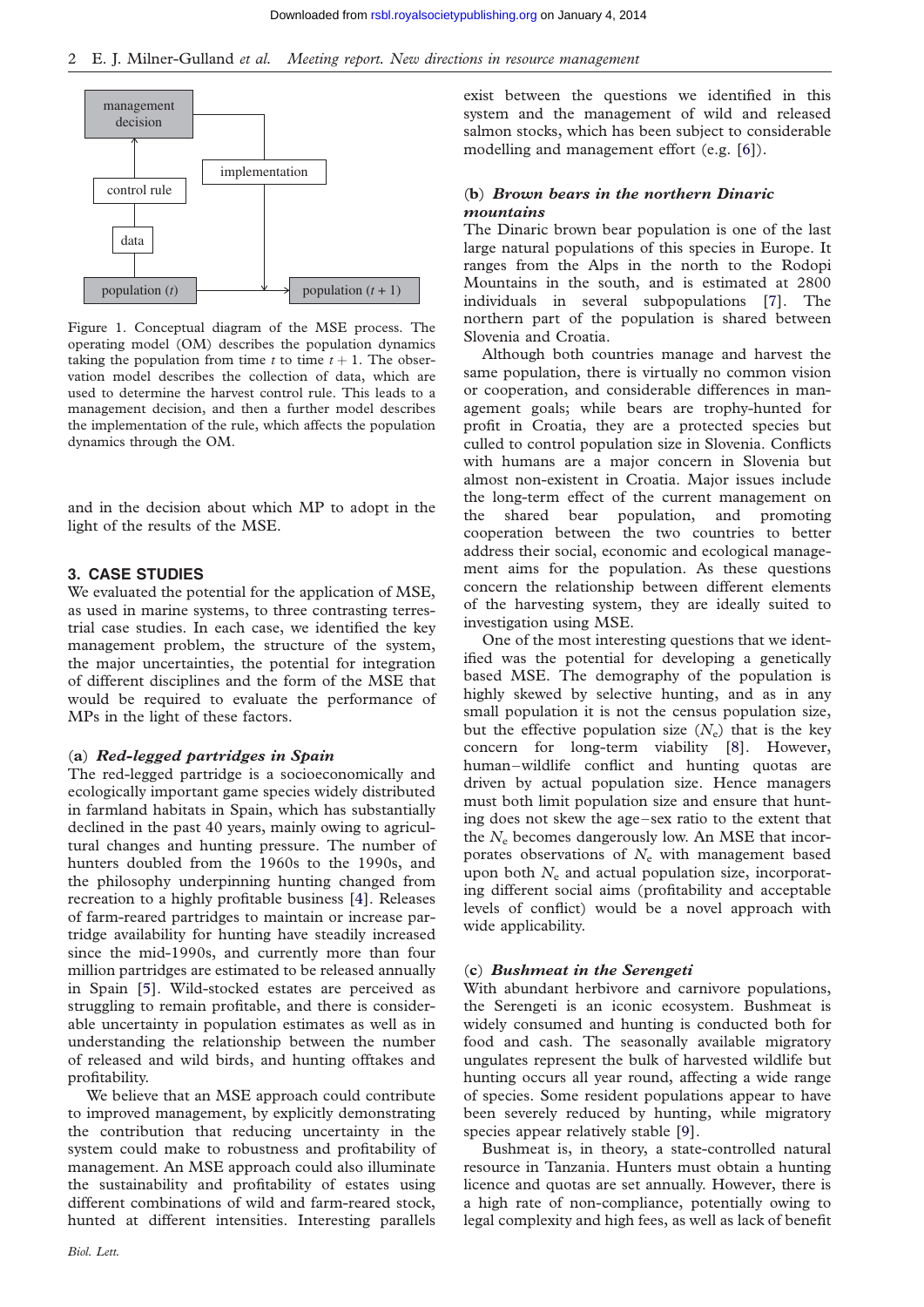<span id="page-3-0"></span>distribution, poor governance and control, such that bushmeat is being used by the local communities as a de facto open access natural resource [10]. Because of the illegal and sensitive nature of hunting, there is enormous uncertainty surrounding hunting rates and catch composition.

This is a very different system from those usually considered for MSEs, although it is typical of many conservation problems. We considered how the MSE approach could be adapted to a system in which management of hunting levels is not the main issue, instead it is the implementation of conservation policies directly or indirectly to affect hunter decisions. The main requirement for an MSE approach to be appropriate is that there is feedback between observations of the resource stocks and management action to control harvest. We felt that the underlying philosophy and modelling framework were indeed transferable, with the HCR in this case being investment decisions in law enforcement when compared with more indirect interventions such as livelihood enhancements. The use of MSE in this system would be a major development, and one with great potential.

# 4. FUTURE DIRECTIONS

Fisheries research and management has been gradually evolving to broaden its focus from management of single target species towards a more holistic view of fisheries impacts on ecosystems and the socioeconomic issues of user reliance on fishing. The MSE framework is increasingly being used in this wider context to address trade-offs that are necessary when whole ecosystems and multiple stakeholders are considered [\[11,12](#page-4-0)]. Recent MSE applications include the use of OMs that account for plausible climatic drivers, species interactions and behaviour of fishers and fleets [\[13,14](#page-4-0)]. However, most research efforts for MSEs are still focused on the OM, rather than on the other side of the equation-management decisionmaking, user behaviour and implementation of the HCR.

The MSE approach has the potential for use in linked socio-ecological systems far beyond the realm of fisheries. Novel applications in terrestrial systems are at the frontier of this research. In this meeting, we considered how to move this research agenda forward. Our discussions highlighted the current weakness of implementation models in fisheries, and the explicit need to incorporate the behaviour of users, rather than just assuming that HCRs are implemented with error. This was particularly obvious in the bushmeat case study. We also saw the potential for advances in biological research, for example through the development of a genetically based MSE for brown bears, as well as for the use of MSE approaches to highlight the effects of uncertainties and evaluate alternate options in harvesting systems reliant on supplementation of wild stocks.

This meeting generated a great deal of excitement about the potential of cross-fertilization between fisheries science and terrestrial conservation, and between natural and social scientists. Advances can

be made in these disciplines through meetings such as this, which both contribute to an emerging research field within fisheries science, demonstrate how the technique can be translated for application in a terrestrial conservation context, and show how synergies between researchers and disciplines lead to novel insights and approaches.

We thank Franck Courchamp and the Department for Ecology, Systematics and Evolution at Université Paris Sud for hosting this workshop. E.J.M.G. acknowledges the support of a Royal Society Wolfson Research Merit award. This workshop was supported by the European Commission under the HUNT project of the 7th Framework Programme for Research and Technological Development. Neither the European Commission nor any person acting on behalf of the Commission is responsible for the use made of the information. The views expressed in this publication are the sole responsibility of the authors and do not necessarily reflect the views of the European Commission.

- 1 Punt, A. E. & Donovan, G. P. 2007 Developing management procedures that are robust to uncertainty: lessons from the International Whaling Commission. ICES J. Mar. Sci. 64, 603 –612. ([doi:10.1093](http://dx.doi.org/doi:10.1093/icesjms/fsm035)/icesjms/ [fsm035\)](http://dx.doi.org/doi:10.1093/icesjms/fsm035)
- 2 Butterworth, D. S. 2007 Why a management procedure approach? Some positives and negatives. ICES *J. Mar.* Sci. 64, 613–617. ([doi:10.1093](http://dx.doi.org/doi:10.1093/icesjms/fsm003)/icesjms/fsm003)
- 3 Rademeyer, R. A., Plaga´nyi, E. E. & Butterworth, D. S. 2007 Tips and tricks in designing management procedures. ICES J. Mar. Sci. 64, 618 –625. ([doi:10.1093](http://dx.doi.org/doi:10.1093/icesjms/fsm050)/ icesjms/[fsm050](http://dx.doi.org/doi:10.1093/icesjms/fsm050))
- 4 Blanco-Aguiar, J. A., González-Jara, P., Ferrero, E., Sánchez-Barbudo, I., Virgós, E., Villafuerte, R. & Dávila, J. A. 2008 Assessment of game restocking contributions to anthropogenic hybridization: the case of the Iberian red-legged partridge. Anim. Conserv. 11, 535 –554. (doi:10.1111/[j.1469-1795.2008.](http://dx.doi.org/doi:10.1111/j.1469-1795.2008.00212.x) [00212.x](http://dx.doi.org/doi:10.1111/j.1469-1795.2008.00212.x))
- 5 Arroyo, B. & Beja, P. 2002 Impact of hunting management practices on biodiversity. Report to EC, Brussels. Reconciling Gamebird Hunting and Biodiversity (REGHAB), Contract no. EVK2-CT-2000- 20004.
- 6 Michielsens, C., McAllister, M. K., Kuikka, S., Pakarinen, T., Karlsson, L., Romakkaniemi, A., Perä, I. & Mäntyniemi, S. 2006 A Bayesian state-space markrecapture model to estimate exploitation rates in mixed-stock fisheries. Can. J. Fish. Aquat. Sci. 63, 321–334. [\(doi:10.1139](http://dx.doi.org/doi:10.1139/f05-215)/f05-215)
- 7 Zedrosser, A., Dahle, B., Swenson, J. E. & Gerstl, N. 2001 Status and management of the brown bear in Europe. Ursus 12, 9–20.
- 8 Frankham, R. 2005 Genetics and extinction. Biol. Conserv. 126, 131-140. (doi:10.1016/[j.biocon.2005.05.002](http://dx.doi.org/doi:10.1016/j.biocon.2005.05.002))
- 9 Sinclair, A. R. E., Hopcraft, J. G. C., Olff, H., Mduma, S. A. R., Galvin, K. & Sharam, G. J. 2008 Historical and future changes to the Serengeti ecosystem. In Serengeti III: human impacts on ecosystem dynamics (eds A. R. E. Sinclair & C. Packer), pp. 7–46. Chicago, IL: University of Chicago Press.
- 10 Loibooki, M., Hofer, H., Campbell, K. L. & East, M. L. 2002 Bushmeat hunting by communities adjacent to the Serengeti National Park, Tanzania: the importance of livestock ownership and alternative sources of protein and income. Environ. Conserv. 29, 391-398.